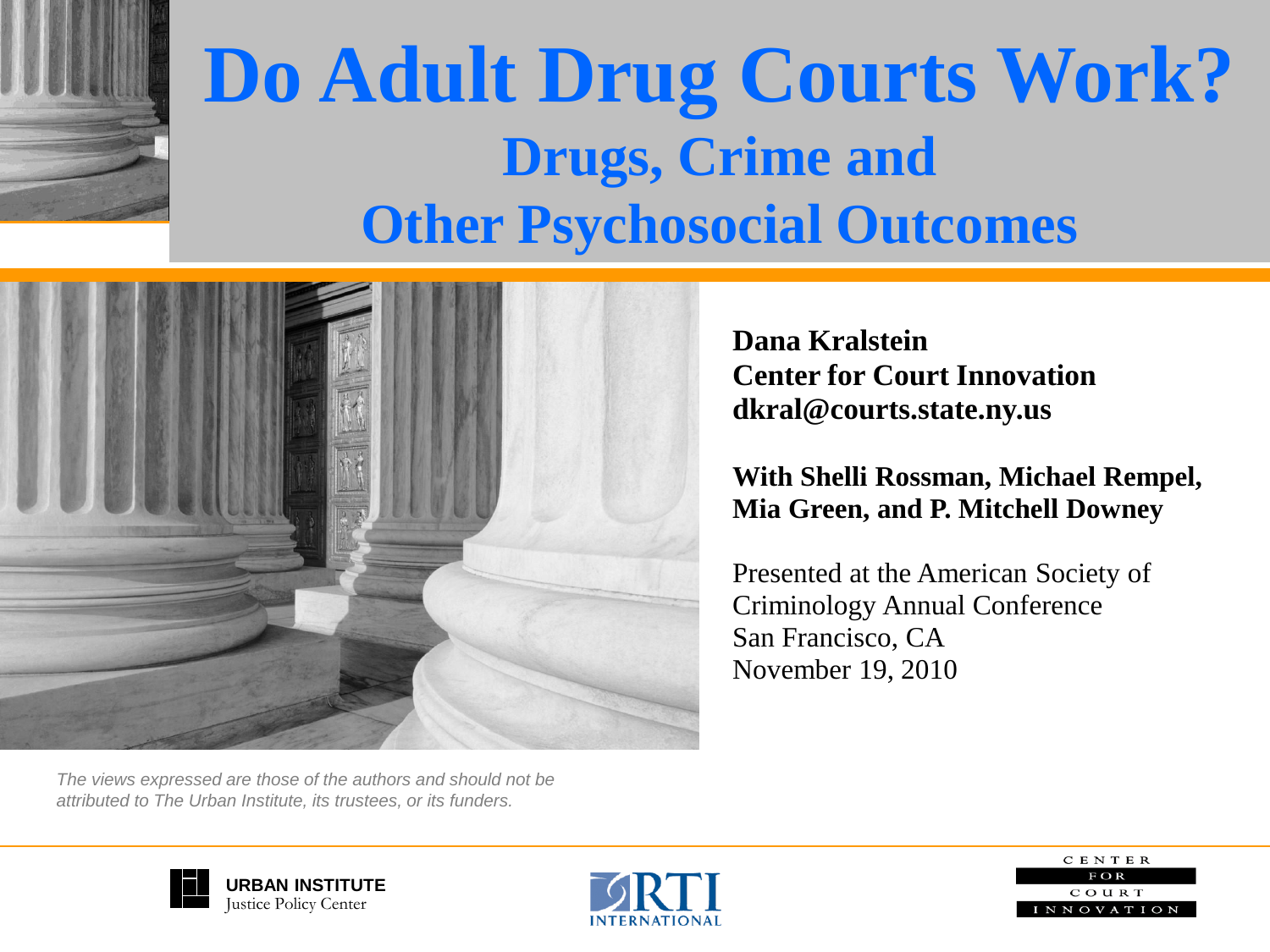# About the Study

 **Research Partnership:** The Urban Institute, Center for Court Innovation, & Research Triangle Institute, with funding from the National Institute of Justice (NIJ)

### **Drug Court vs. Comparison Sites:**

- $\triangleright$  Drug Court: 23 sites in 7 geographic clusters (n = 1,156)
- $\geq$  Comparison: 6 sites in 4 geographic clusters (n = 625)
- **Repeated Measures:** baseline and multiple follow-ups:
	- $\triangleright$  Interviews at baseline, 6 months, 18 months
	- $\triangleright$  Oral fluids drug test at 18 months
	- $\triangleright$  Official recidivism records up to 24 months





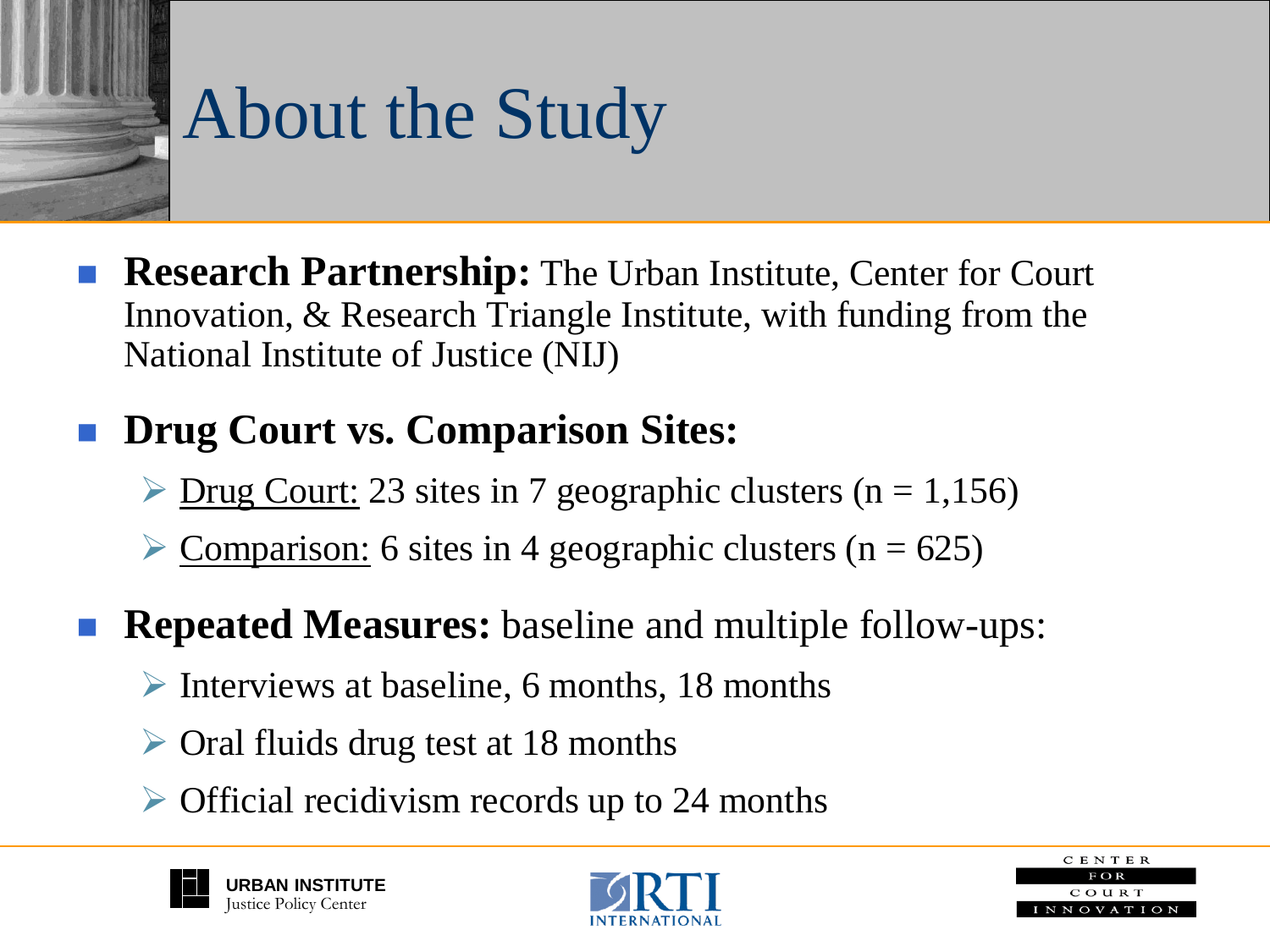# Drug Court and Comparison Sites







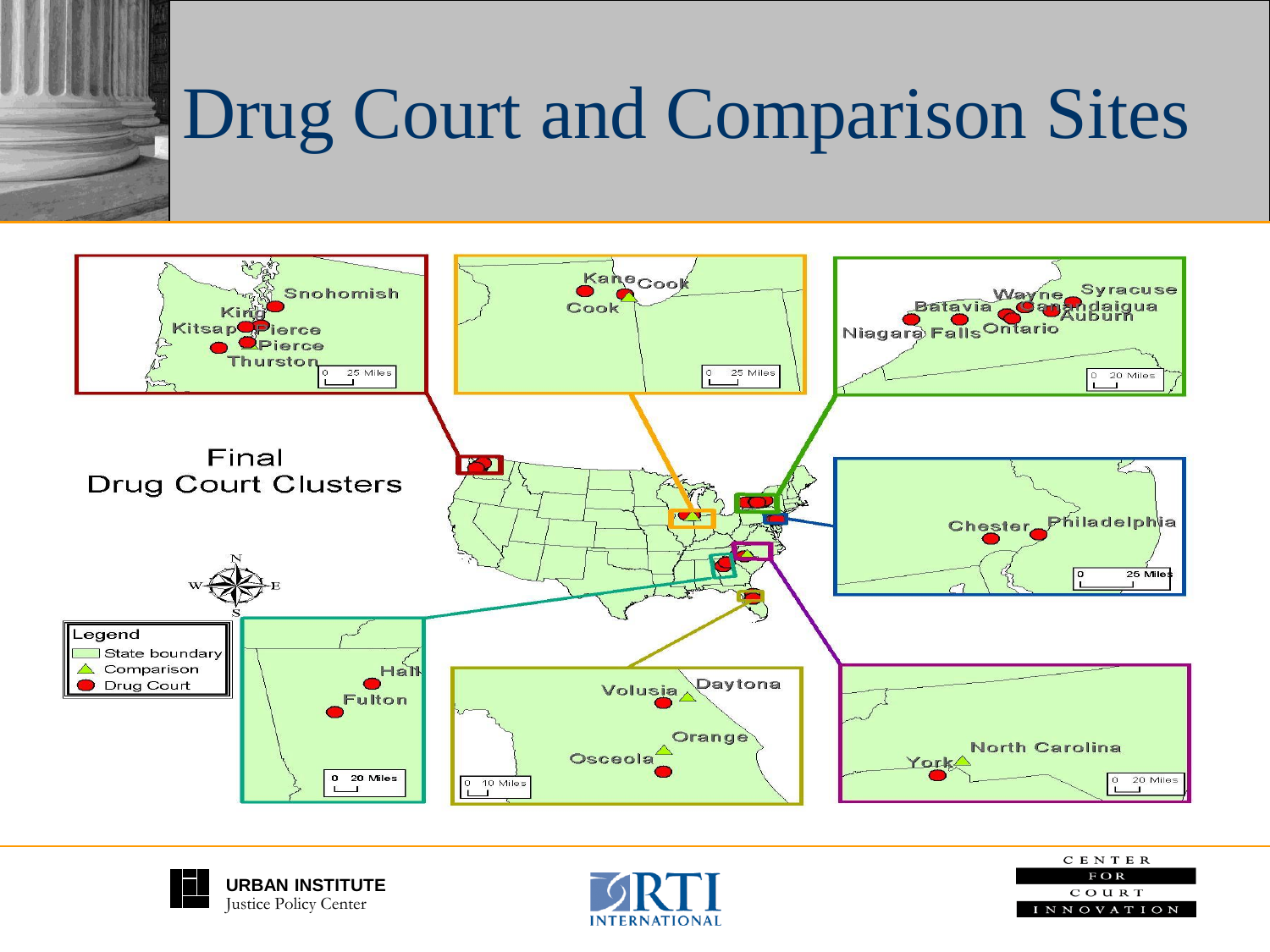### Attrition and Selection

- **Attrition:** Follow-Up Contact Rates at 18 Months:
	- $\triangleright$  Drug Court: <u>82%</u> (follow-up N = 951)
	- Comparison Offenders:  $84\%$  (follow-up N = 523)
- **Potential Selection Bias Problem:** Significant differences on 37 of 61 baseline characteristics (spanning demographics, community ties, mental and physical health, drug use history, treatment history, and criminal history) at baseline for drug court vs. comparison group
- **Statistical Adjustment:** All results are statistically adjusted to compensate for differences at baseline





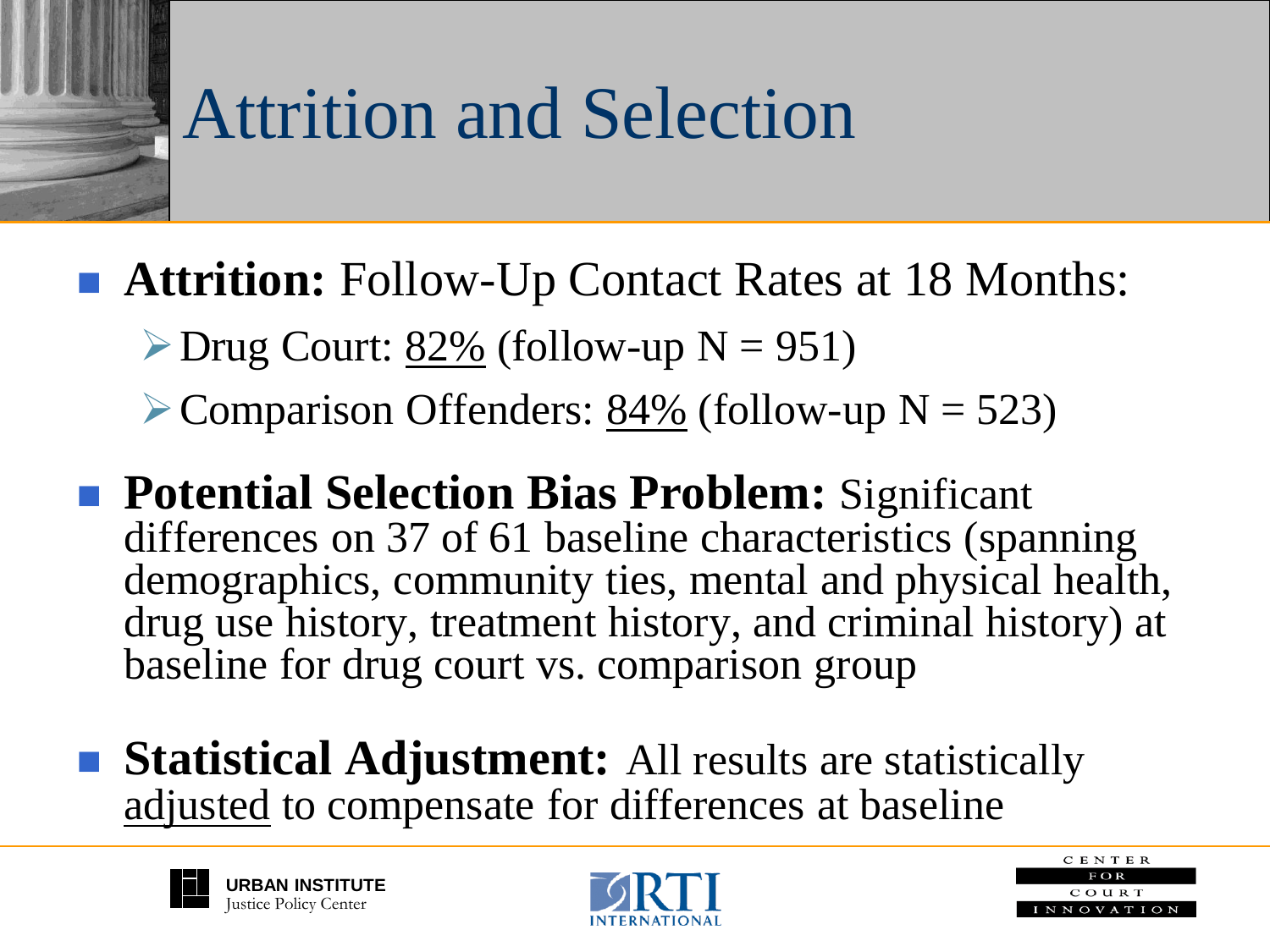

# "Superweighting" Strategy

■ Weight cases based on propensity to be in drug court vs. comparison sample and propensity for survey retention at follow-up (See Rempel, 2009).

 $\blacksquare$  Compensates for initial differences – higher weights to under-represented and lower weights to overrepresented categories of offenders.





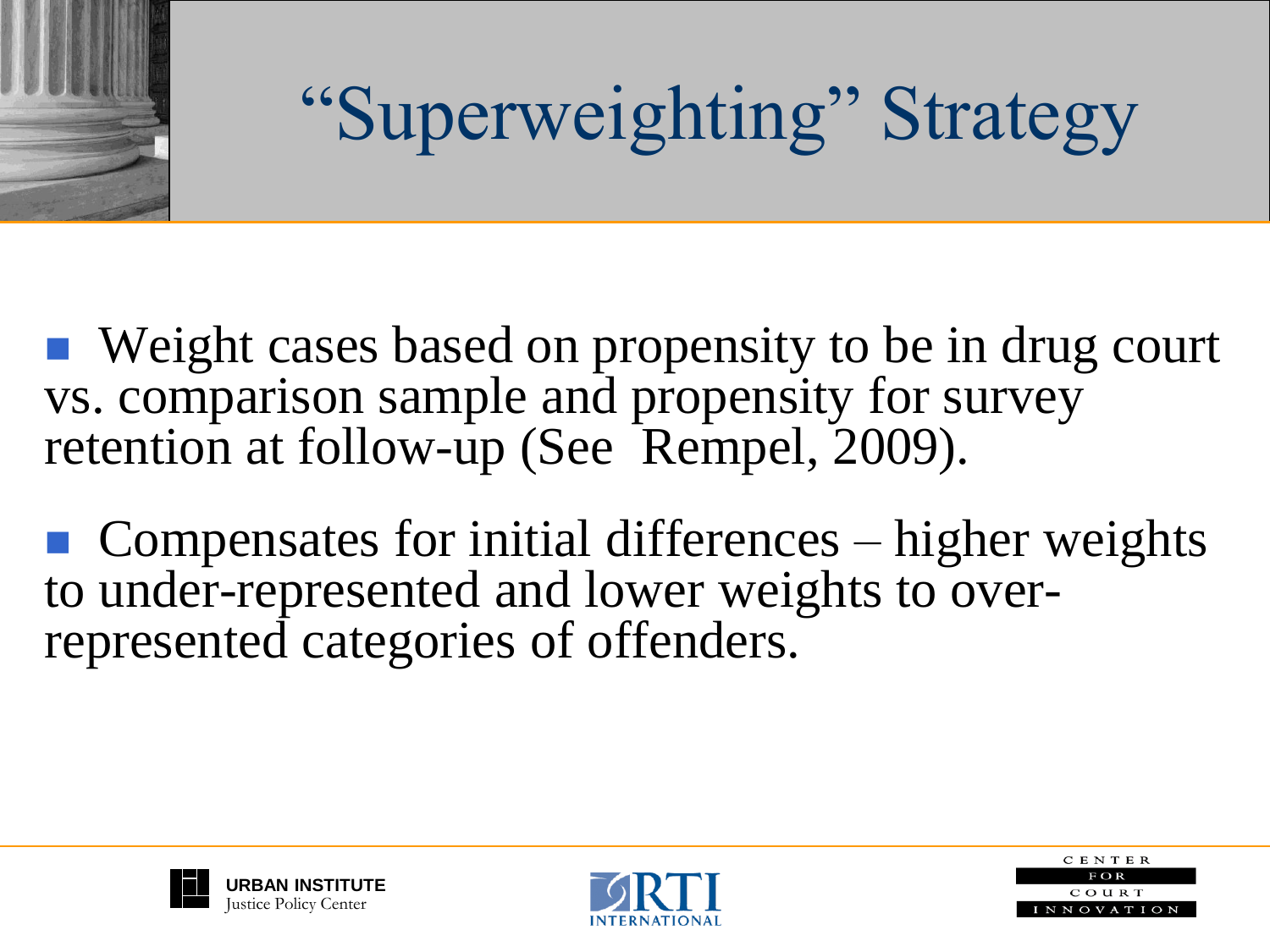

# Additional Threat to Validity: Site Level Bias?

### **Answer = Yes.**

### **Procedure:** For Major Outcomes:

- $\triangleright$  Partition the variance into the portions resulting from site-level differences (inter-site) and individual differences (intra-site)
- $\triangleright$  Examine whether inter-site variance is statistically significant:
	- *Yes at p < .001 for nearly all outcomes*

### **Solution:** Multi-Level Modeling

- Incorporate site-level variance  $(n=29 \text{ sites})$  not merely individual-level variance (n=1,781 individuals)
- $\triangleright$  Participation status = site-level (Level 2) variable





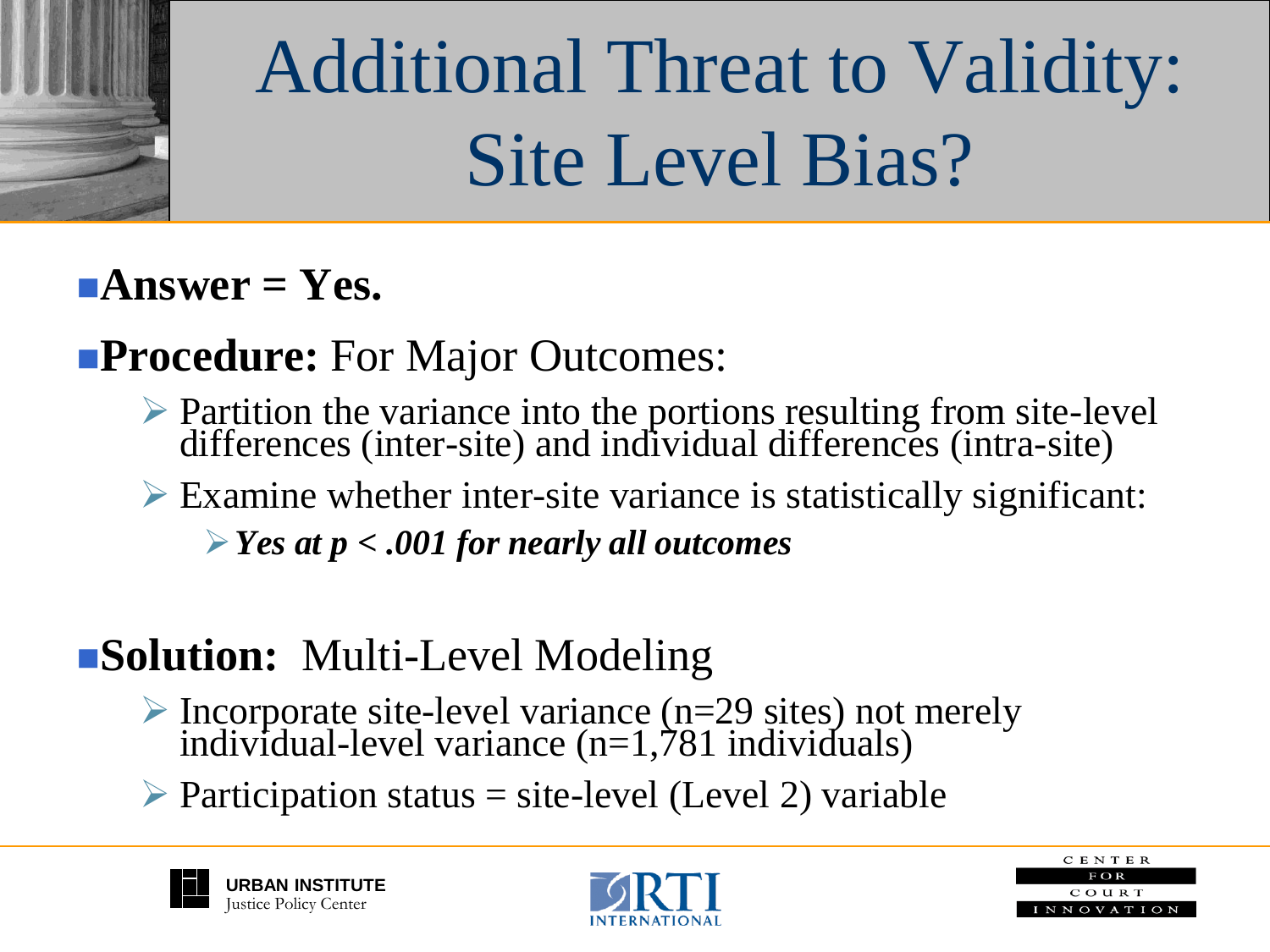### Core Research Questions

- 1. Do drug courts reduce drug use, criminal behavior, and other associated problems?
- 2. Which policies and practices make drug courts more or less effective in achieving their desired outcomes?
- 3. Do drug courts generate cost savings for the criminal justice system or other public institutions?





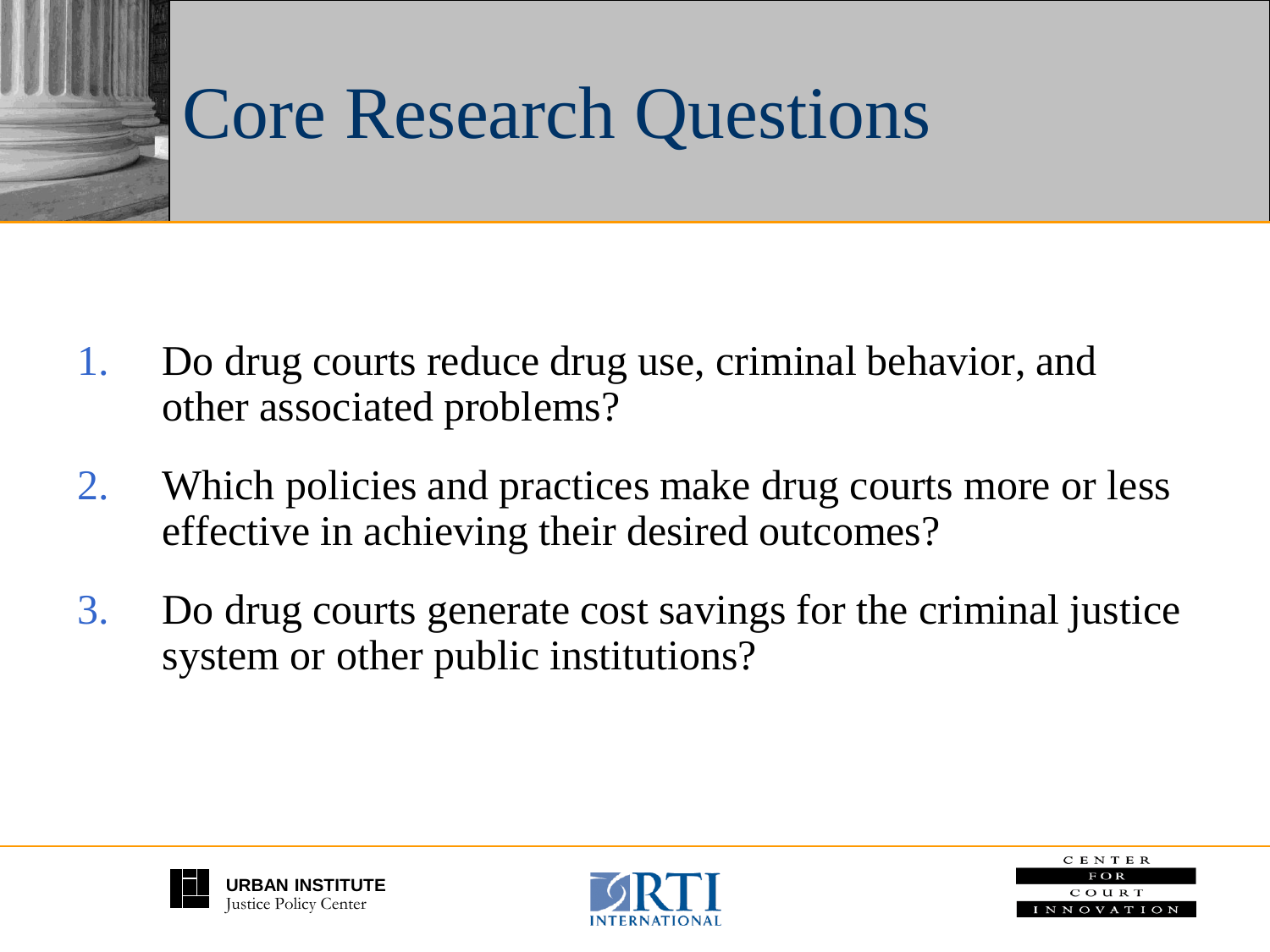# Research Question 1: Do Drug Courts Work?

- **Drug Use**
- **Criminal Behavior**
- **Incarceration**
- **Other Psychosocial Outcomes:**
	- Socioeconomic Status (education, employment, income)
	- Mental Health
	- Family Support (conflict, instrumental support, emotional support)
	- Homelessness





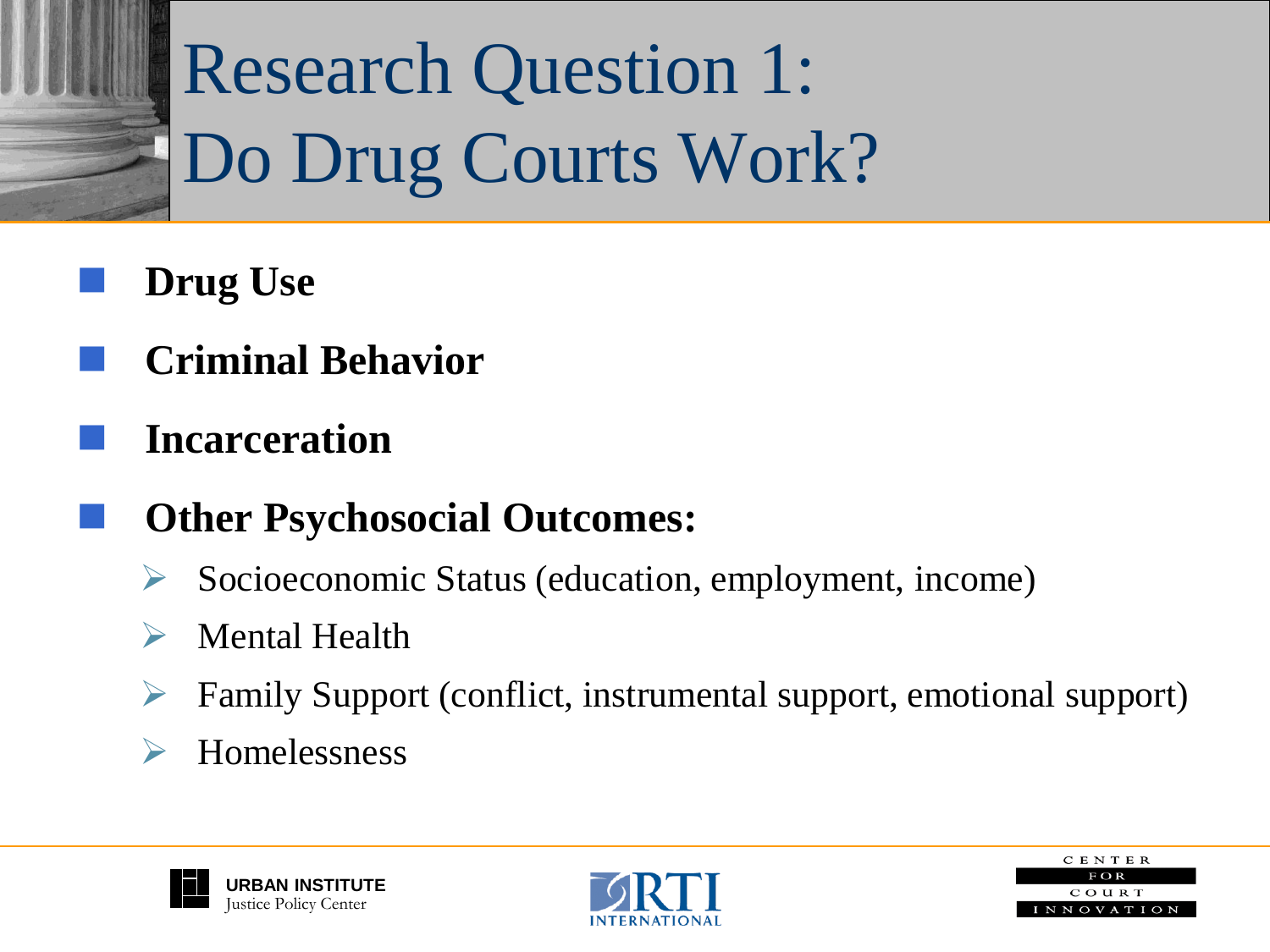

### Drug Use: Literature to Date

- Barely any prior research, but findings imply drug courts can have an impact on reduced drug use of participants
- **Low sample size or other design flaws in all prior** studies





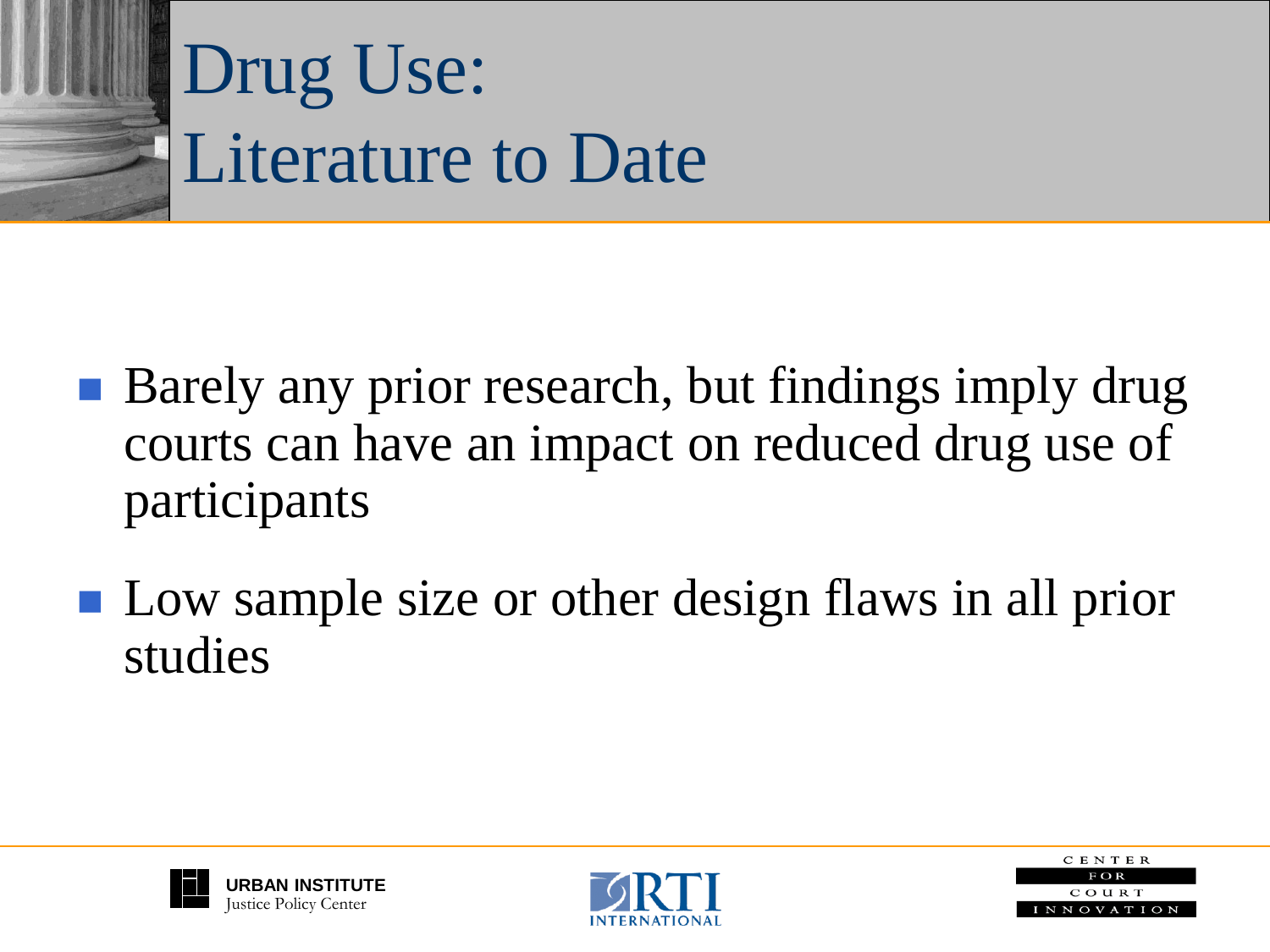# Drug Use: Year Prior to 18-Month Interview

#### **Percent Used Drugs: One Year Prior to 18-Month Interview**



 $+p < .10$  \*  $p < .05$  \*\*  $p < .01$  \*\*\*  $p < .001$ 

*Note:* Measures are reported use of eight drugs: alcohol, marijuana, cocaine, heroin, amphetamines, hallucinogens, prescription drugs (illegal use), and methadone (illegal use). "Serious" drugs omit marijuana and light alcohol use (less than four drinks per day for women and less than five for men).





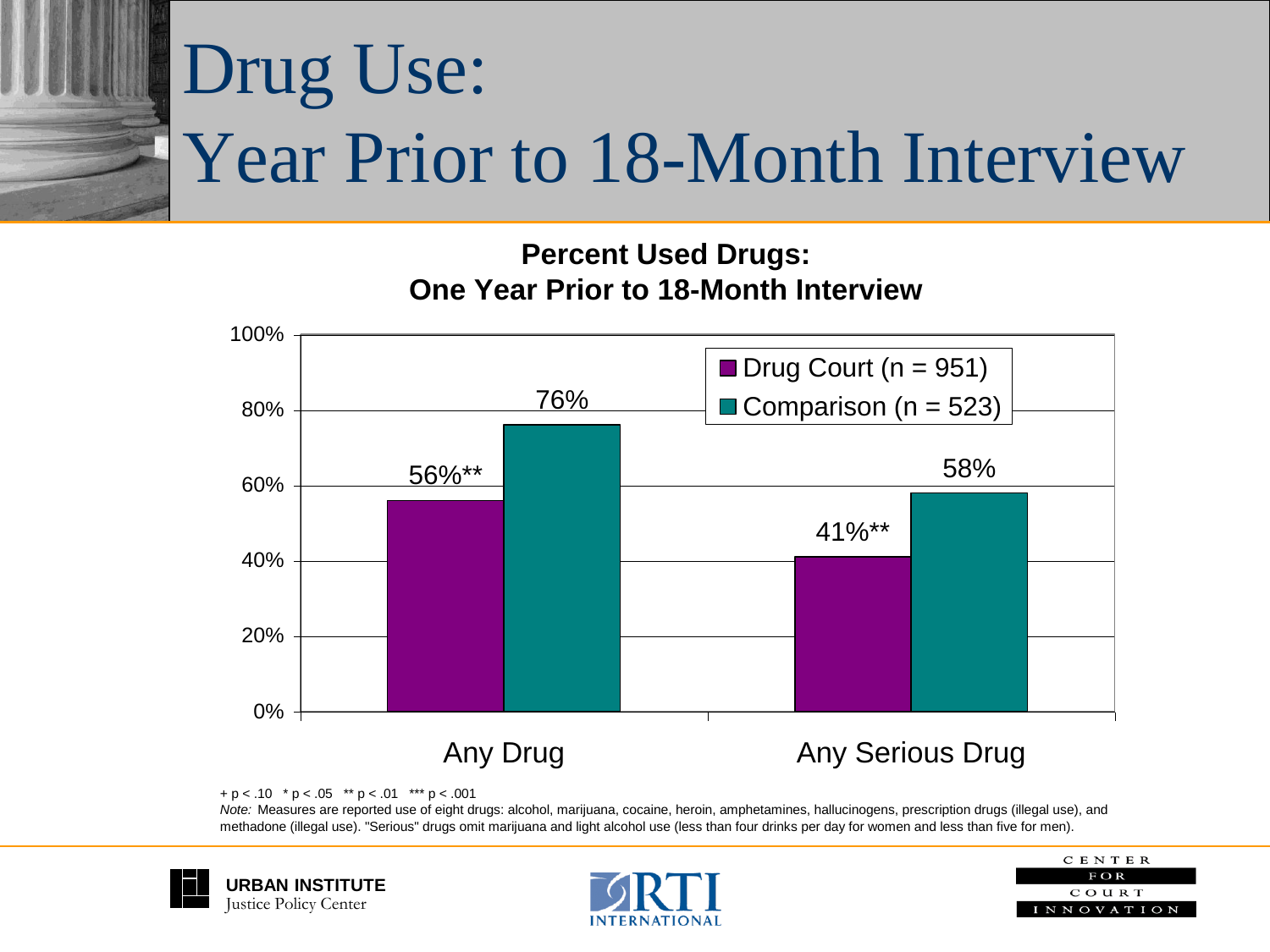# Drug Use: Year Prior to 18-Month Interview

#### **Days of Drug Use Per Month: One Year Prior to 18-Month Interview**



 $+p < .10$  \*  $p < .05$  \*\*  $p < .01$  \*\*\*  $p < .001$ 

*Note:* Measures are reported use of eight drugs: alcohol, marijuana, cocaine, heroin, amphetamines, hallucinogens, prescription drugs (illegal use), and methadone (illegal use). "Serious" drugs omit marijuana and light alcohol use (less than four drinks per day for women and less than five for men).





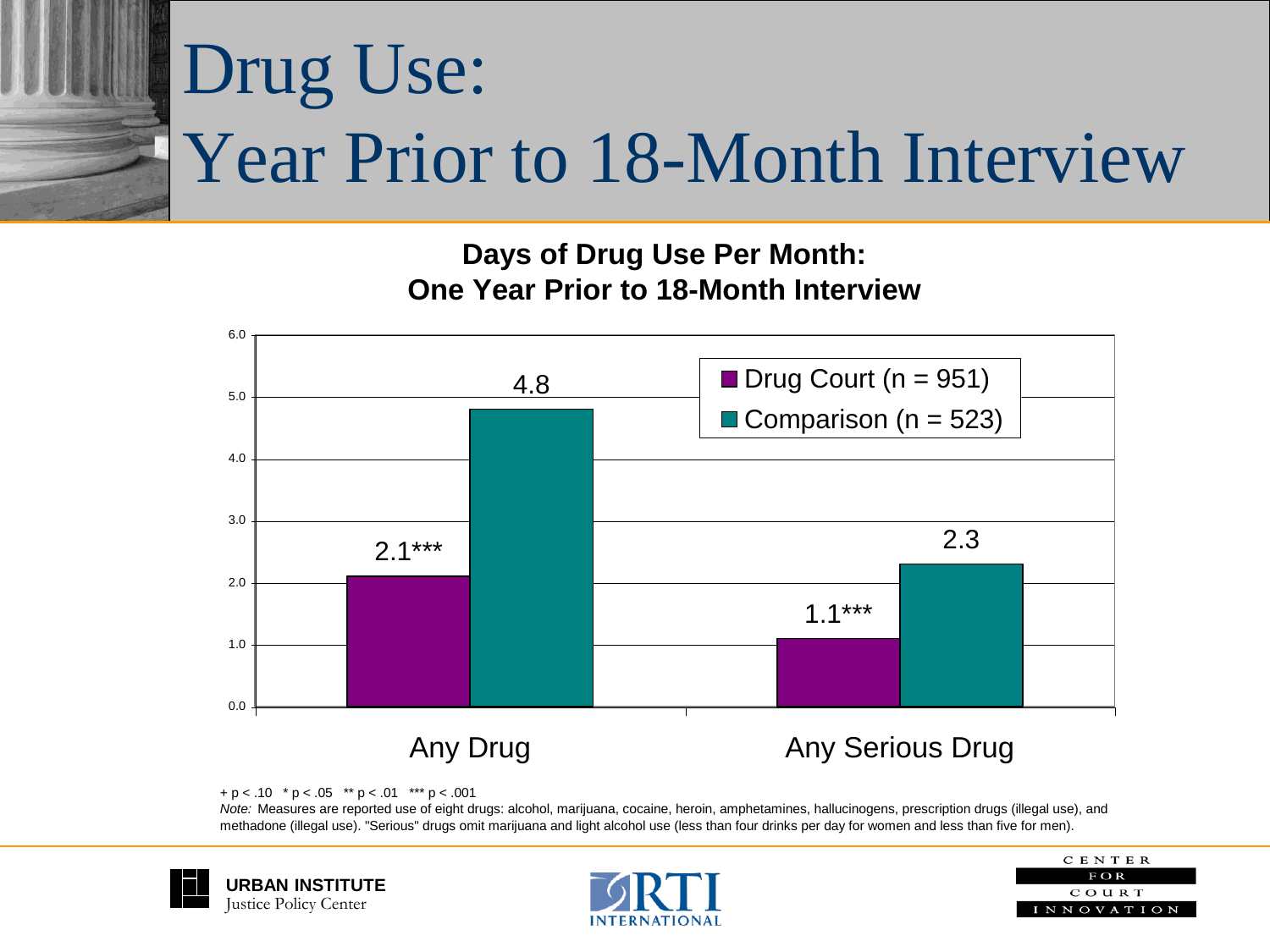# Drug Use: Drug Test Results at 18 Months

#### **Drug Test Results at 18 Months**



 $+ p < .10$  \*  $p < .05$  \*\*  $p < .01$  \*\*\*  $p < .001$ *Note:* Serious drug use is defined to include any of the listed drugs except marijuana.





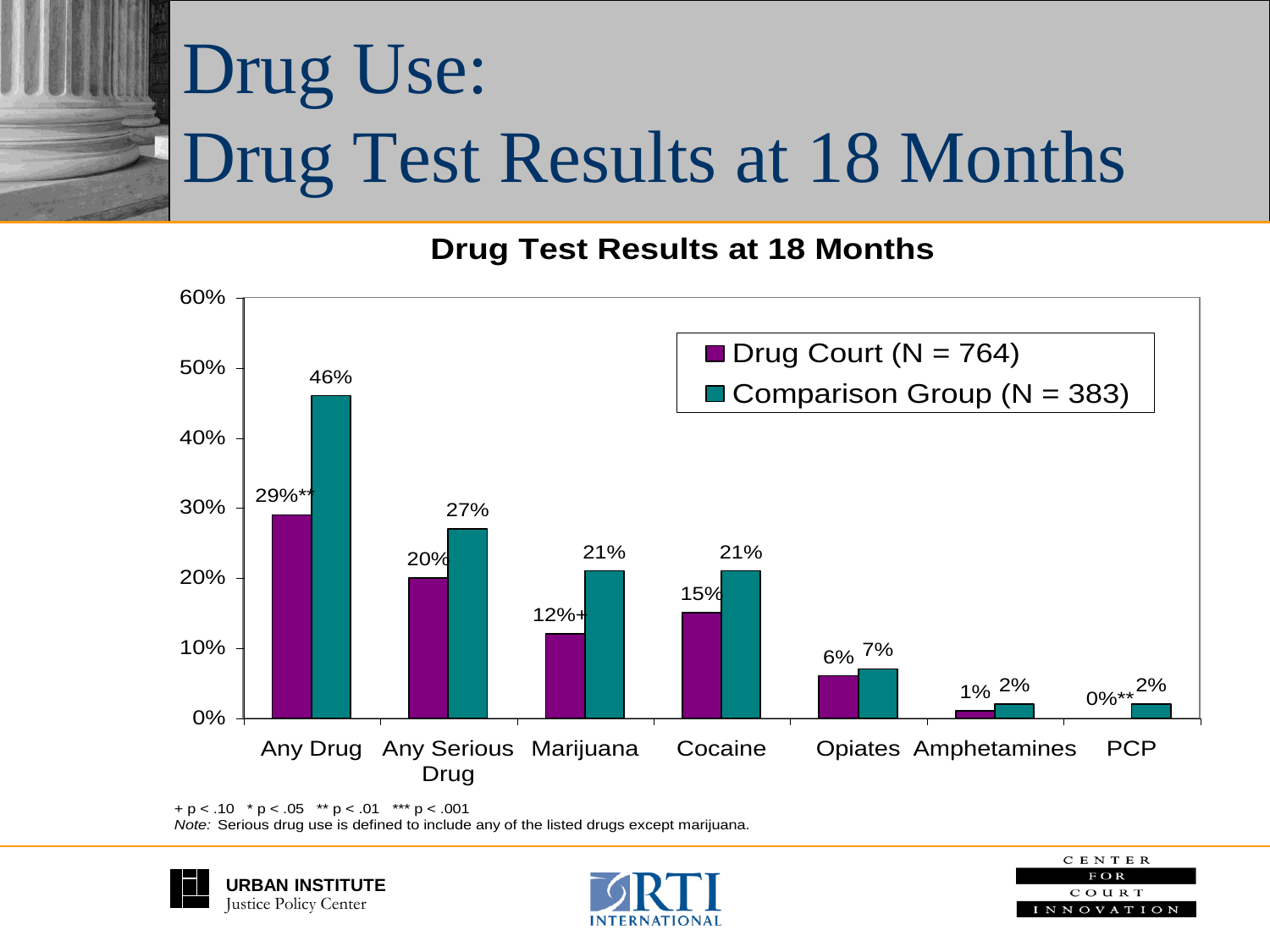

**The Trajectory of Recovery: Percent Used Drugs in Prior Six Months**







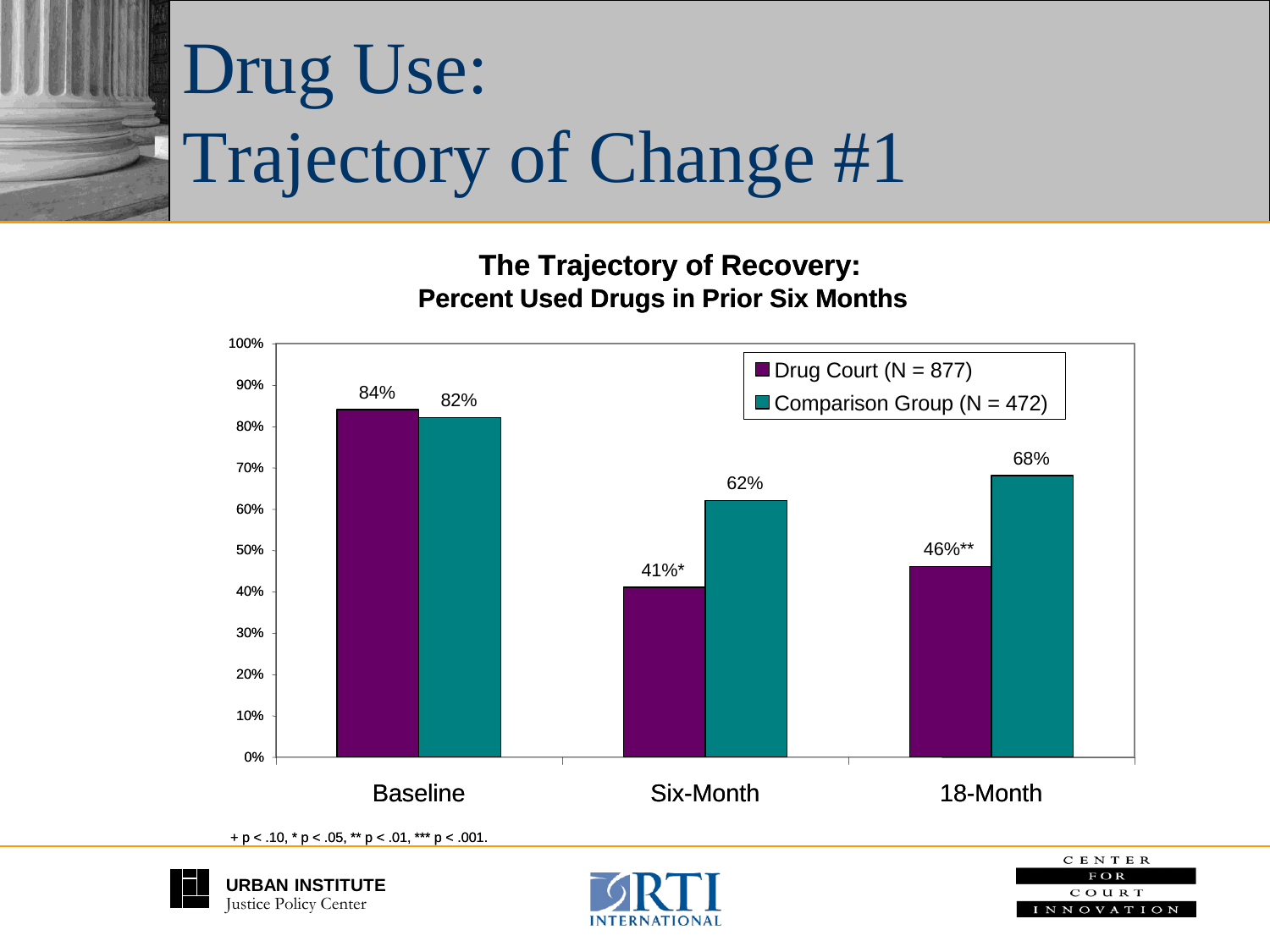# Drug Use: Trajectory of Change #2

| <b>Timing of Relapse</b> | <b>Drug Court</b><br><b>Participants</b><br>$N = 877$ | <b>Comparison Group</b><br>$N = 472$ |
|--------------------------|-------------------------------------------------------|--------------------------------------|
| No relapse               | $34\%***$                                             | 22%                                  |
| First relapse in         |                                                       |                                      |
| Months $1-6$             | $37\%***$                                             | 47%                                  |
| First relapse in         |                                                       |                                      |
| Months $7-12$            | 15%                                                   | 17%                                  |
| First relapse in         |                                                       |                                      |
| Months 13-18             | 13%                                                   | 10%                                  |
| Continued Use            |                                                       |                                      |
| <b>Since Baseline</b>    | $0.01***$                                             | 4%                                   |

\*\*\*  $p < .001$ 





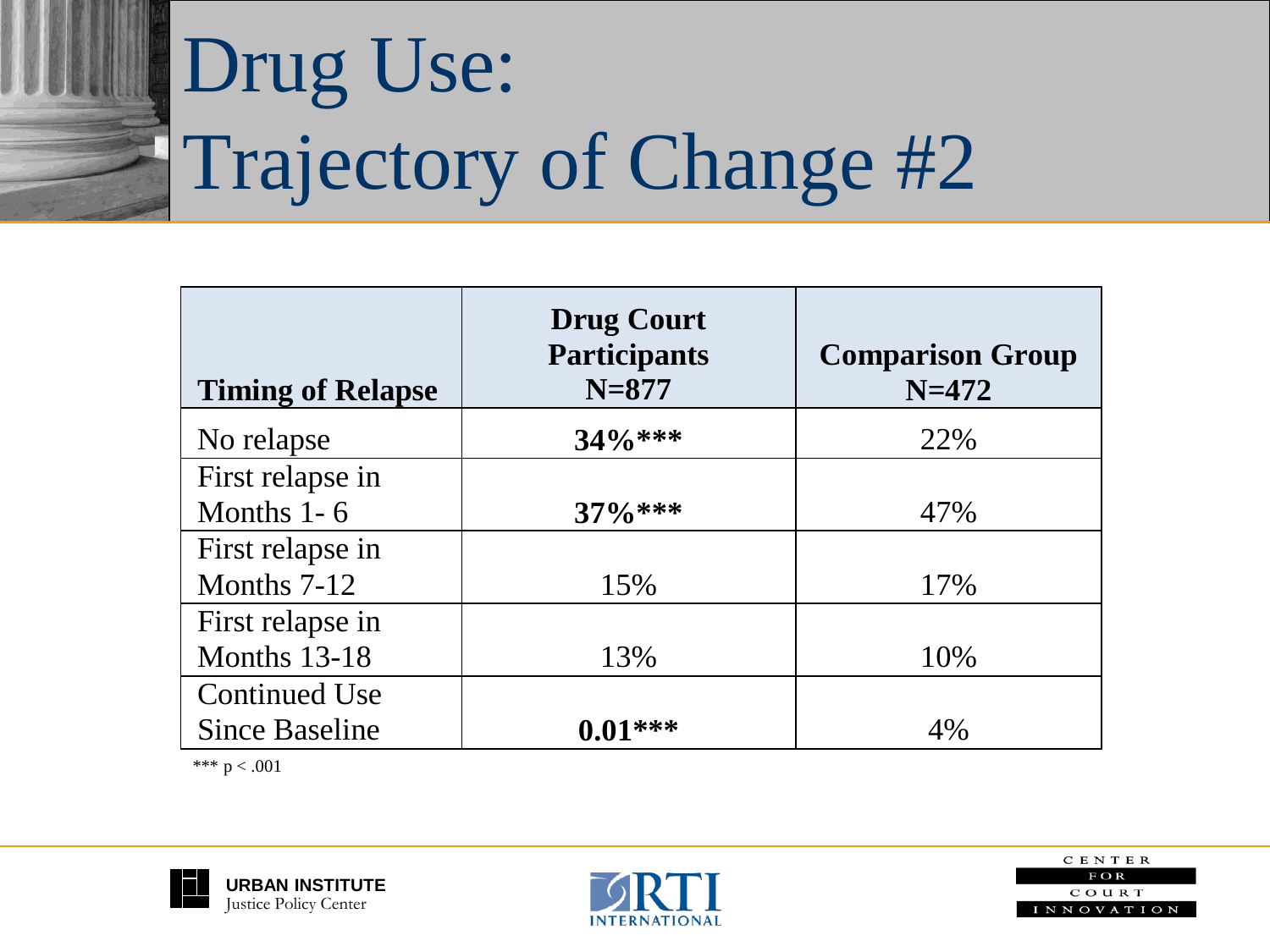

- **Growing body of literature on official recidivism – consensus is that drug courts reduce recidivism among participants**
	- Forty-eight (48) of 55 drug courts produced lower re-arrest or reconviction rates than their comparison groups (Wilson et al. 2006)
	- $\triangleright$  Average recidivism reduction relative to comparison group = 26% (Aos et al. 2001; Shaffer 2006; Wilson et al. 2006)
	- $\triangleright$  Magnitude of impact varies widely by site
- **Little research about the incidence of criminal behavior** (whether or not officially detected)





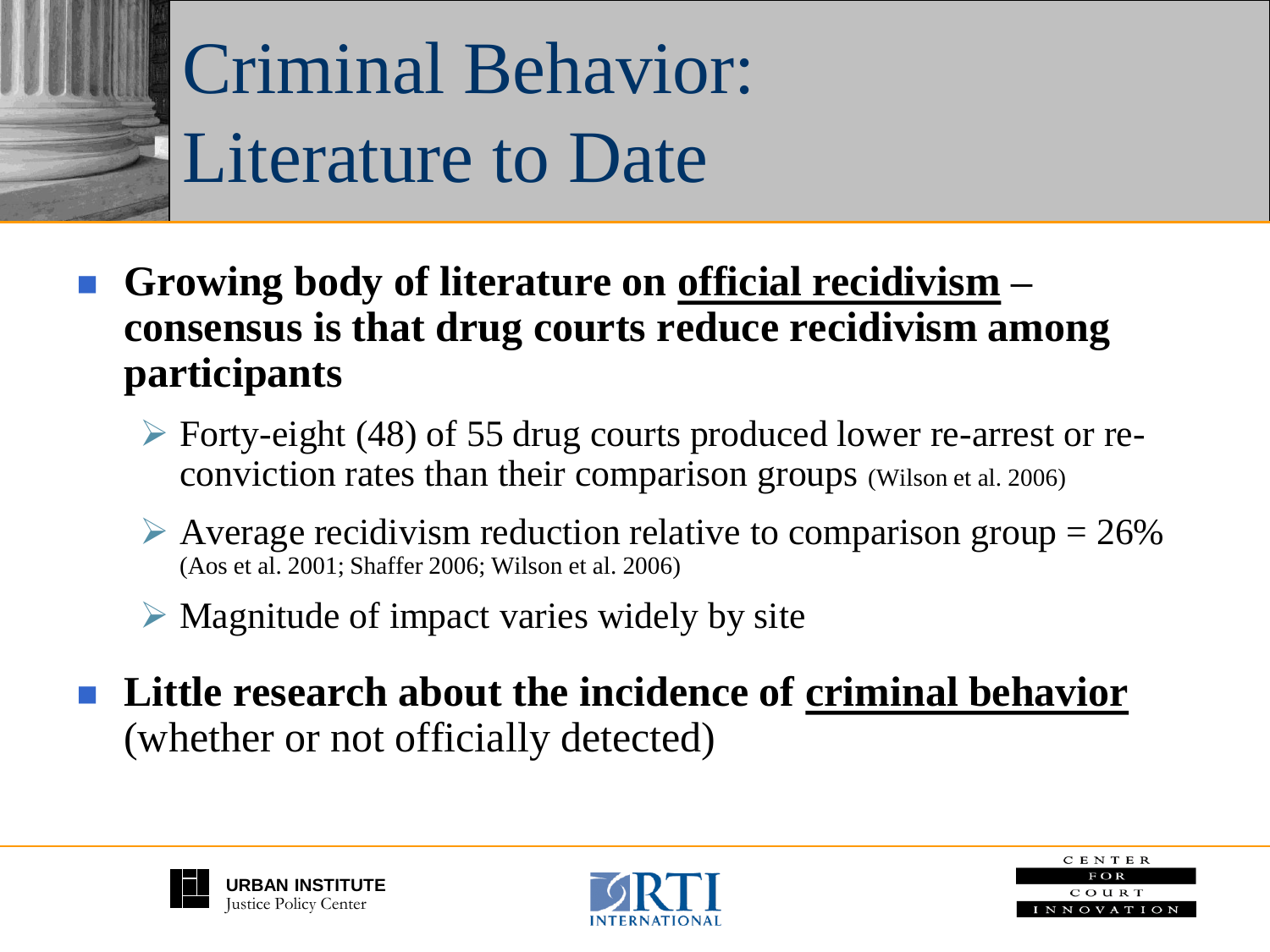## Official Recidivism: Re-Arrests Over 24 Months

#### **Percent with Re-Arrest: 24 Months Post-Enrollment**



#### Re-Arrested within 24 Months

 $+p < .10$  \*  $p < .05$  \*\*  $p < .01$  \*\*\*  $p < .001$ 





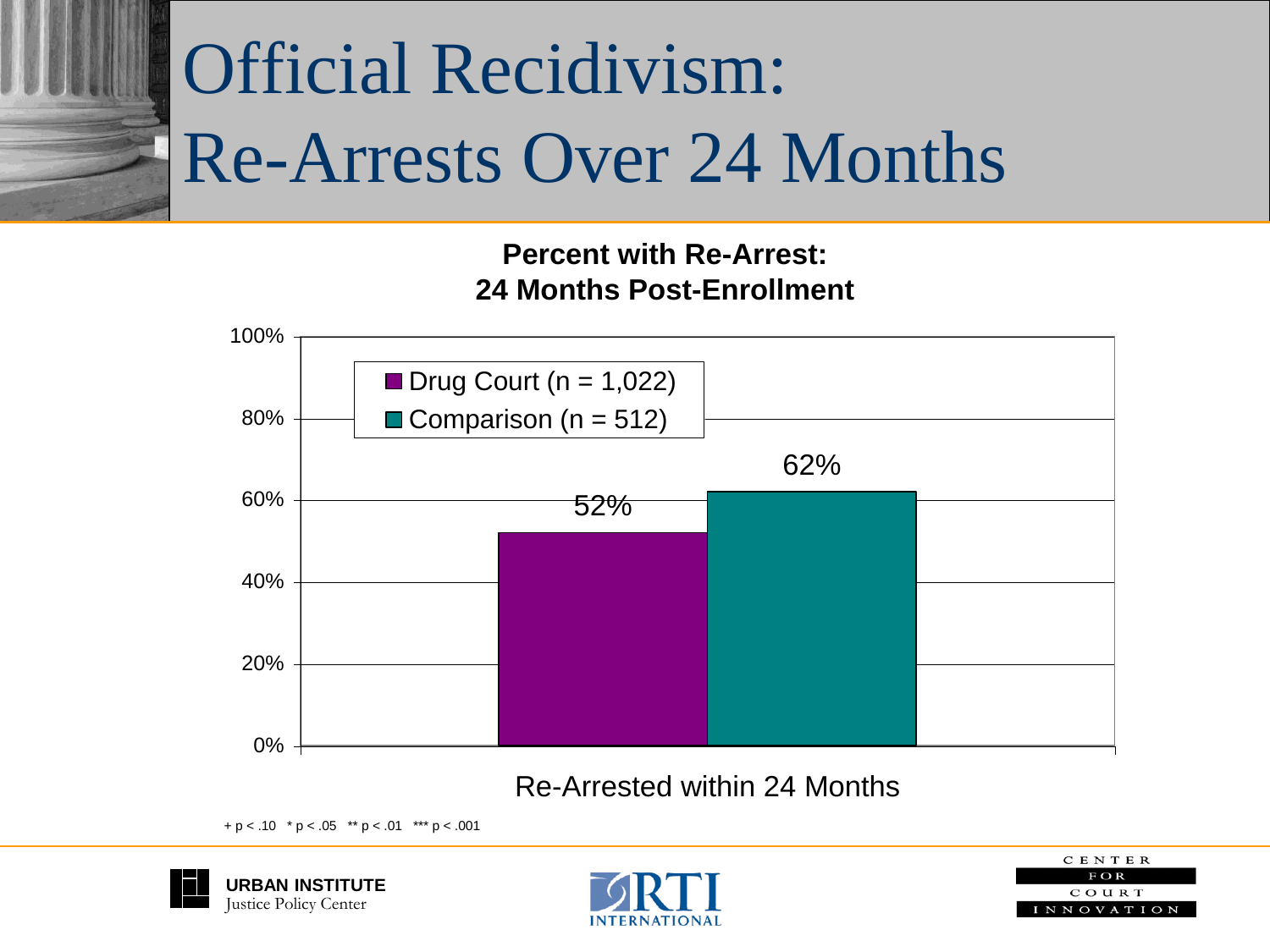# Criminal Behavior: Year Prior to 18-Month Interview

**Percent with Criminal Activity: One Year Prior to 18-Month Interview**



<sup>+</sup> p < .10 \* p < .05 \*\* p < .01 \*\*\* p < .001





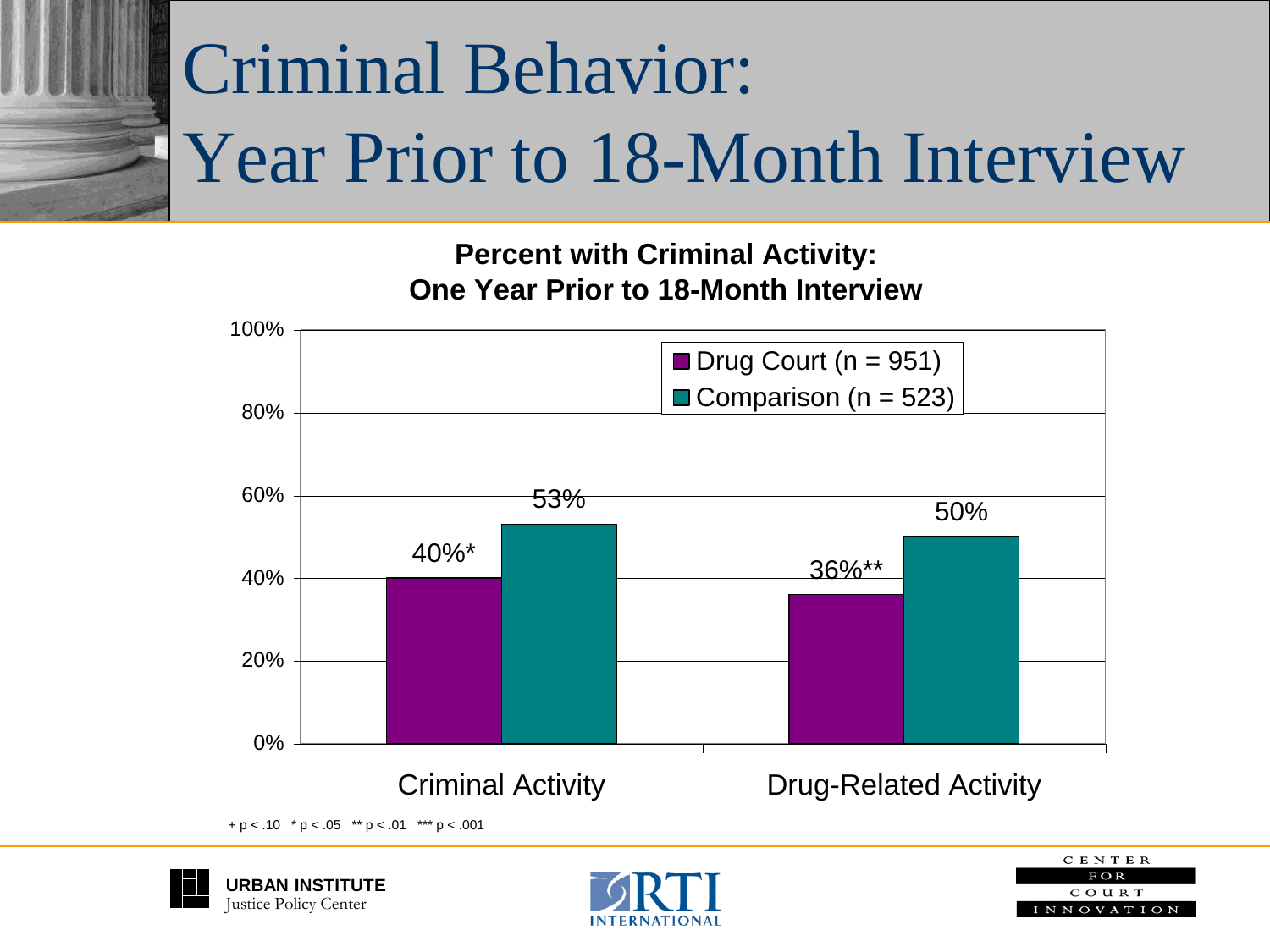# Criminal Behavior: Year Prior to 18-Month Interview

#### **Number of Criminal Acts: One Year Prior to 18-Month Interview**







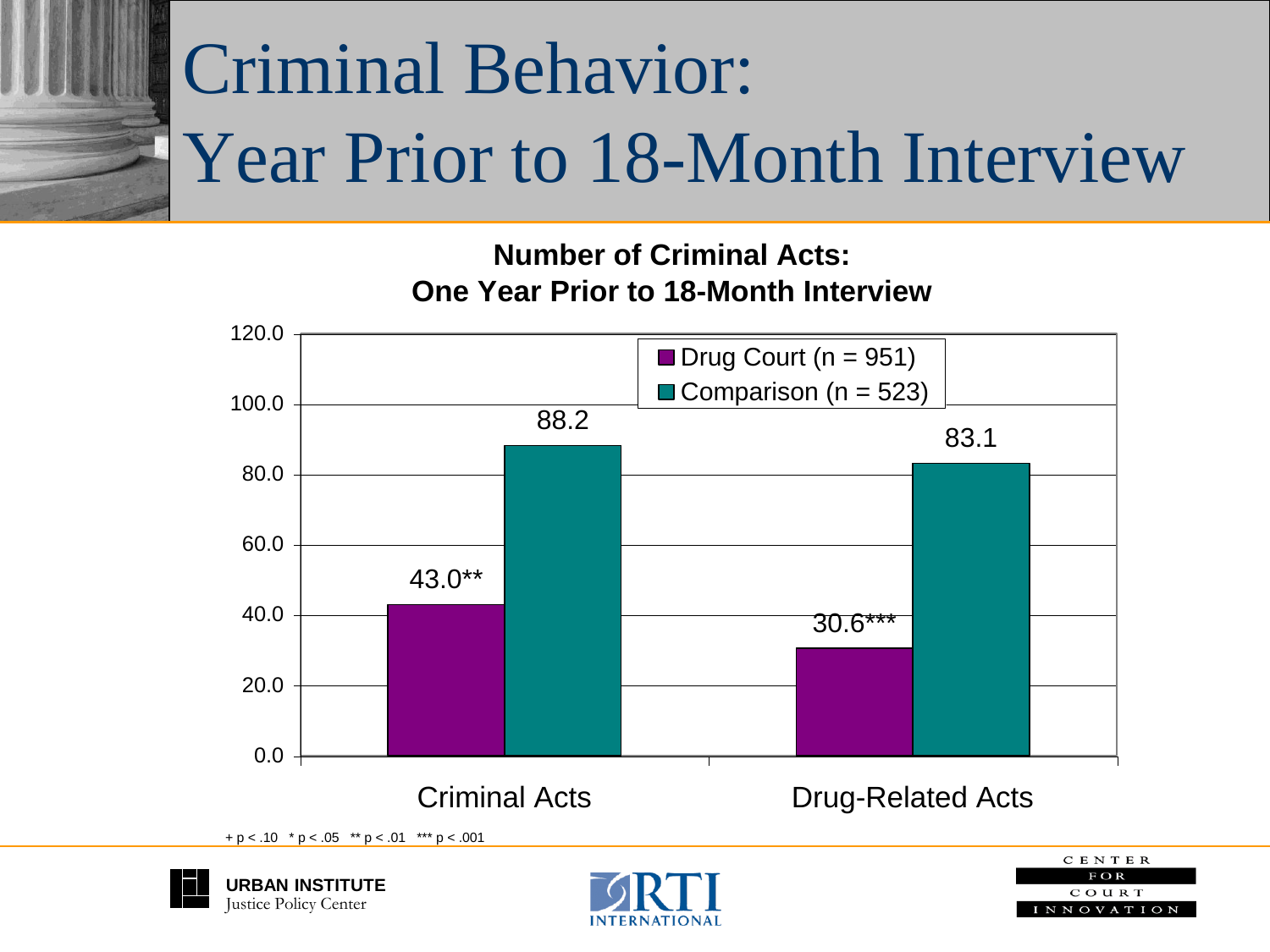

## Criminal Behavior: Year Prior to 18-Month Interview

### **Criminal Behavior: Year Prior to 18-Month Survey**

| <b>Outcome Measure</b>                                      | <b>Drug Court</b> | <b>Comparison</b><br>Group |
|-------------------------------------------------------------|-------------------|----------------------------|
| 1) Any drug use or possession                               | $34\%$ **         | 50%                        |
| 2) Any drug sales                                           | $9\% *$           | 16%                        |
| 3) Any other drug crimes (manufacturing, trafficking, etc.) | 2%                | 2%                         |
| 4) Any DWI/DUI                                              | $13\% *$          | 20%                        |
| 5) Any violent crime/crime against people                   | 4%                | 3%                         |
| 6) Any weapons possession                                   | 7%                | 8%                         |
| 7) Any property crimes                                      | $3\% *$           | 6%                         |
| 8) Any public order crimes (e.g., prostitution, vagrancy)   | 1%                | 1%                         |

+p $<$ .10,  $*$  p $<$ .05,  $**$  p $<$ .01,  $**$  p $<$ .001.





| CENTER              |
|---------------------|
| F O R               |
| COURT               |
| I N N O V A T I O N |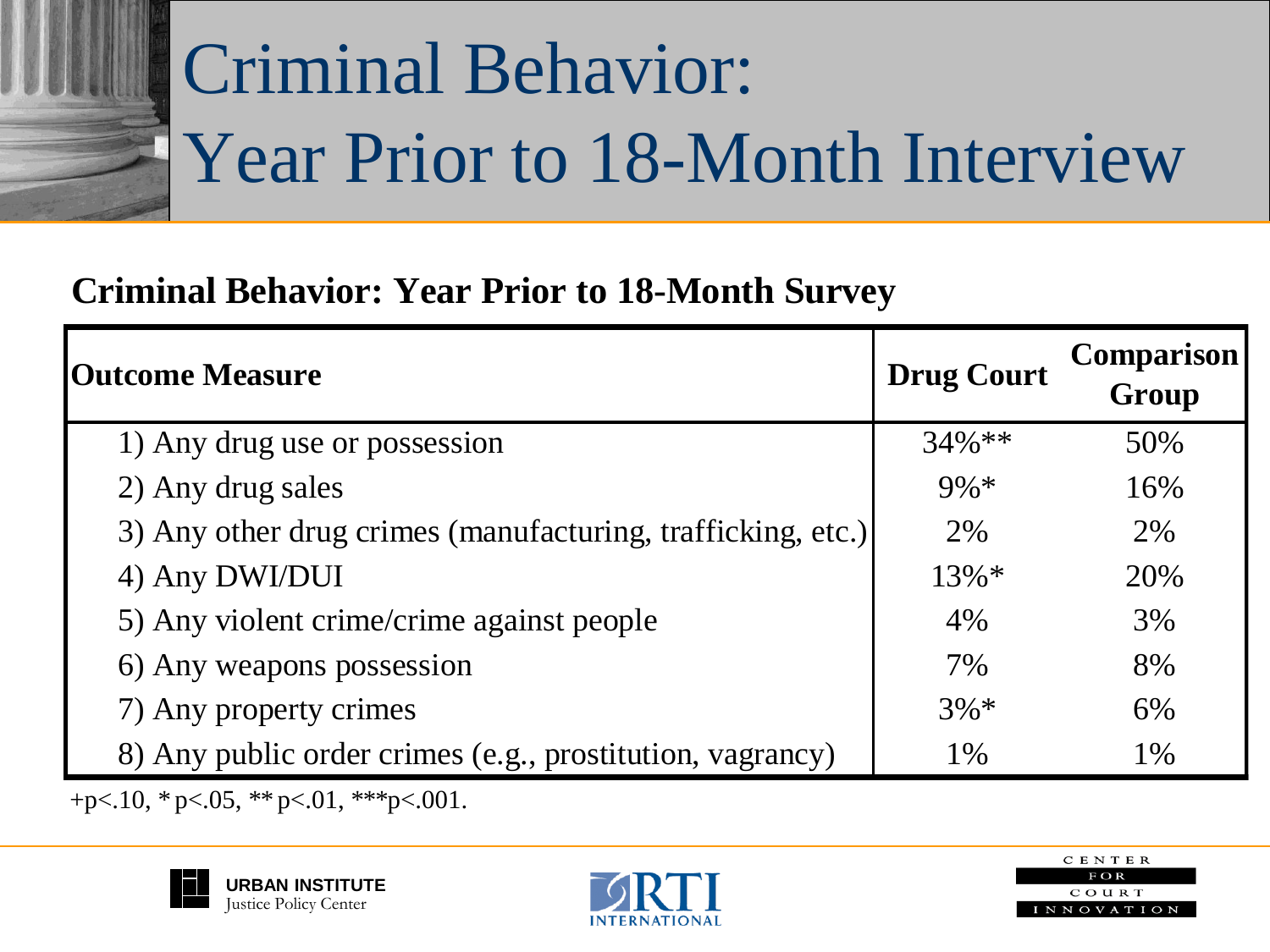# Criminal Behavior: Trajectory of Behavior Change

**Criminal Activity in Prior Six Months: Baseline vs. Six-Month vs. 18-Month Interviews**



Justice Policy Center



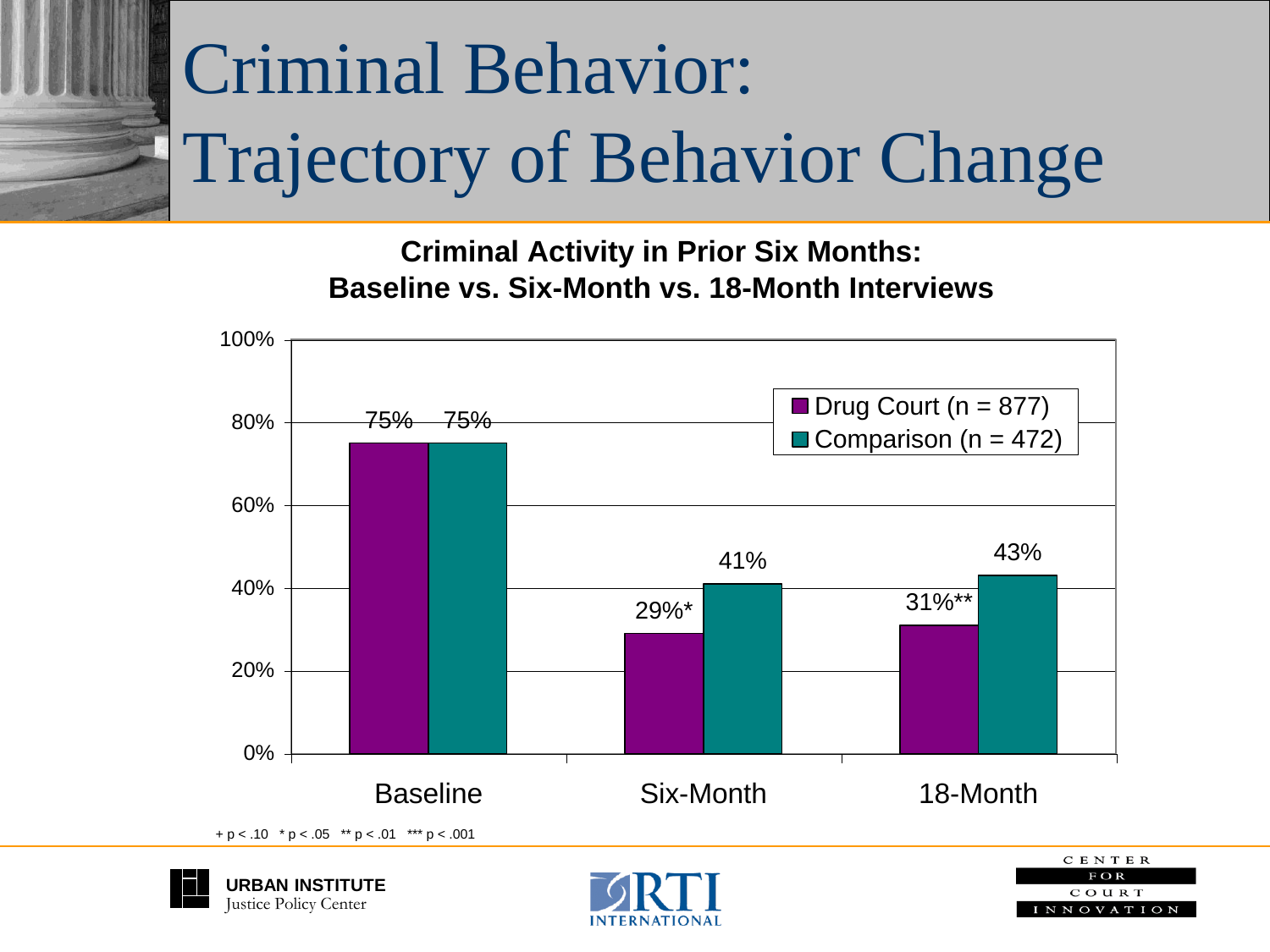# Incarceration: Official Sentence Length Measures

**Drug Court Impact on Sentence Length (Based on Administrative Data Records)**



 $+ p < .10$  \*  $p < .05$  \*\*  $p < .01$  \*\*\*  $p < .001$ 





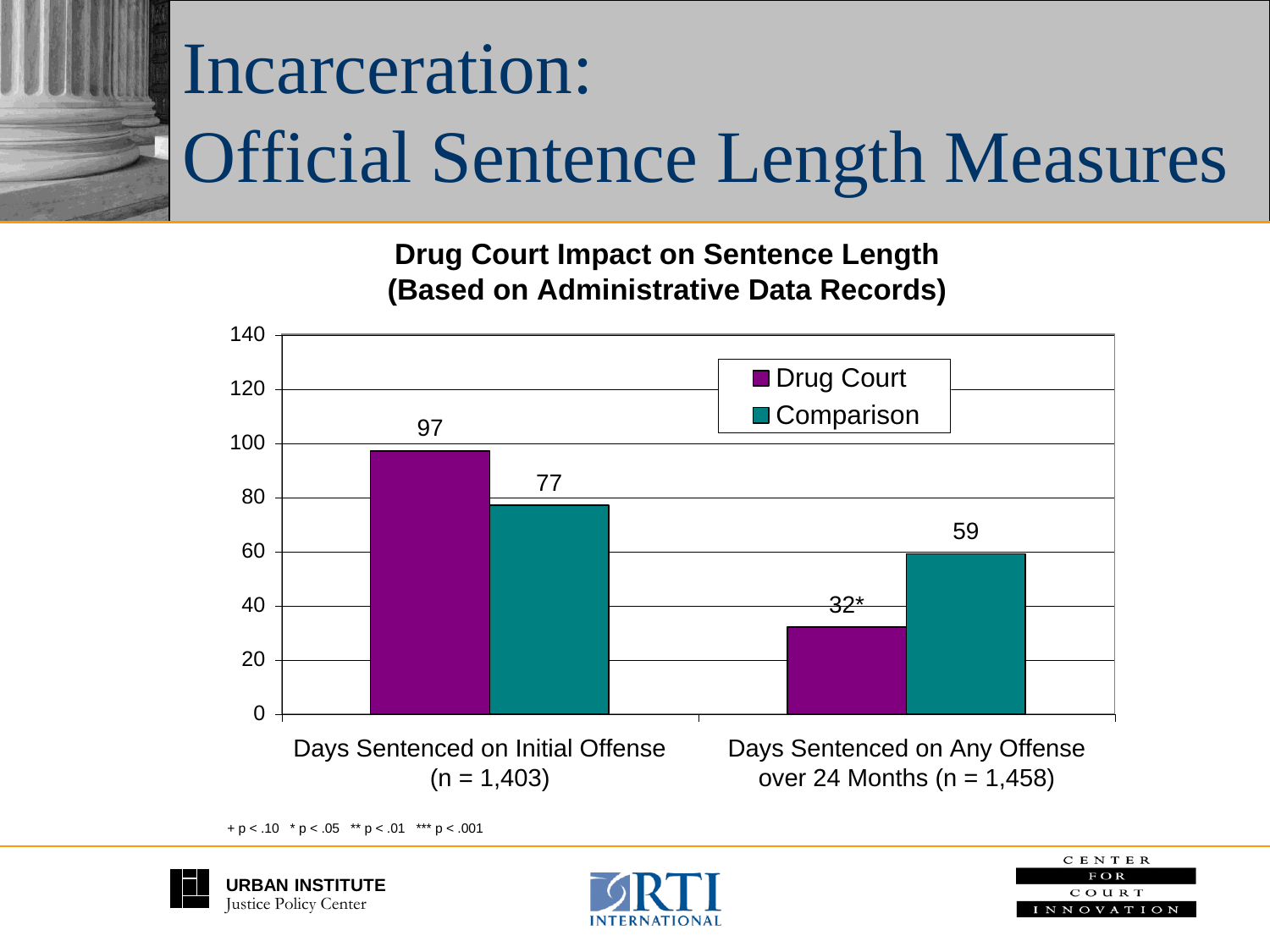## Other Psychosocial Outcomes: Literature to Date

### **Mixed Results – but with Barely Any Prior Research:**

- $\triangleright$  Brooklyn (NY): fewer reported health or social relationship problems over one year – but effects not statistically significant (Harrell et al. 2001)
- $\triangleright$  Baltimore (MD): no difference in employment, physical or mental health, and social relationships over three years (Gottfredson et al. 2003)
- $\triangleright$  Santa Barbara (CA): fewer health or family-related problems over one year (Cosden et al. 2000)
- **Low sample size or other design flaws in all prior studies**





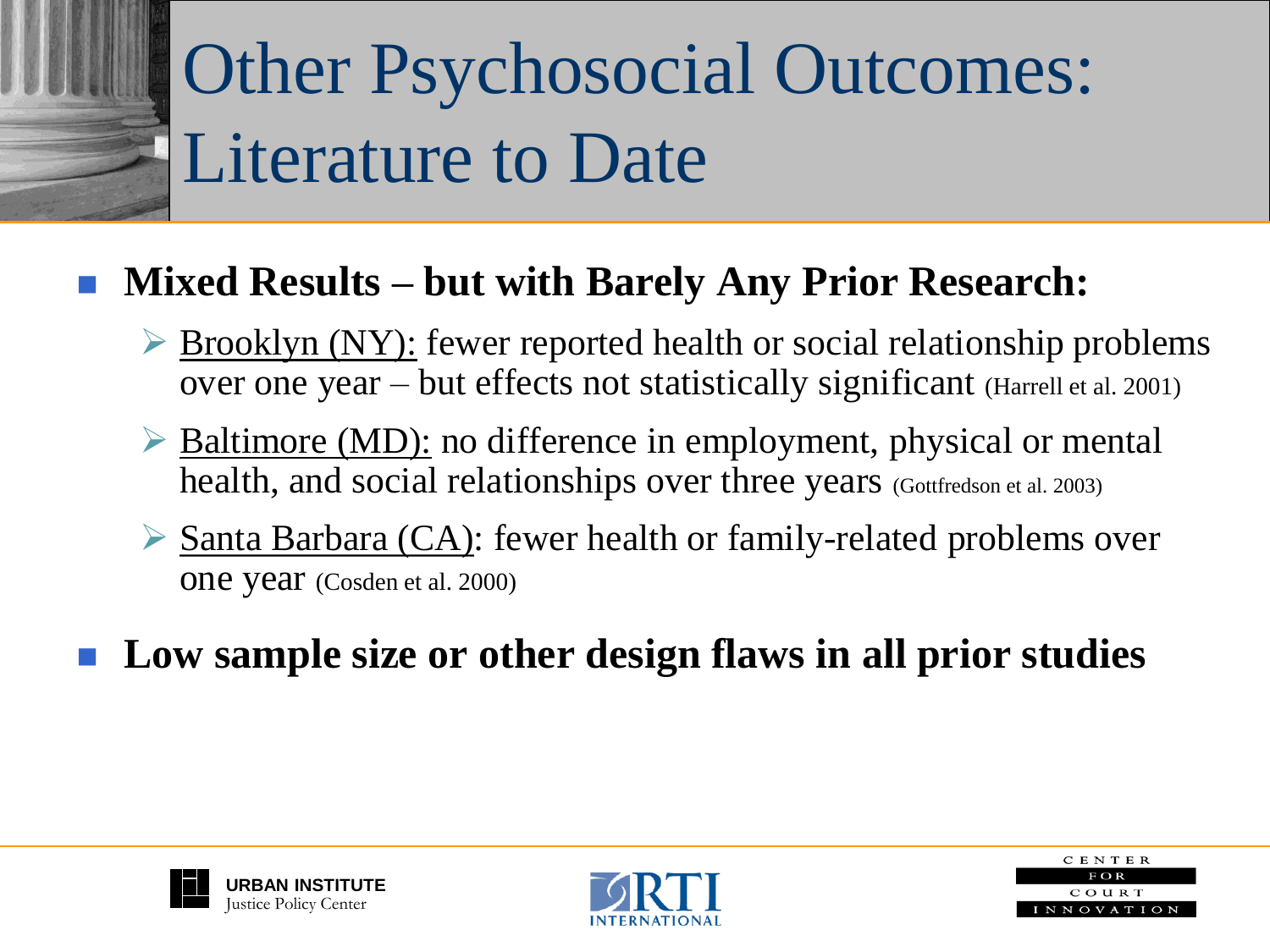## Other Psychosocial Outcomes: Socioeconomic Status #1

#### **Employment and School Status at 18 Months**



Justice Policy Center



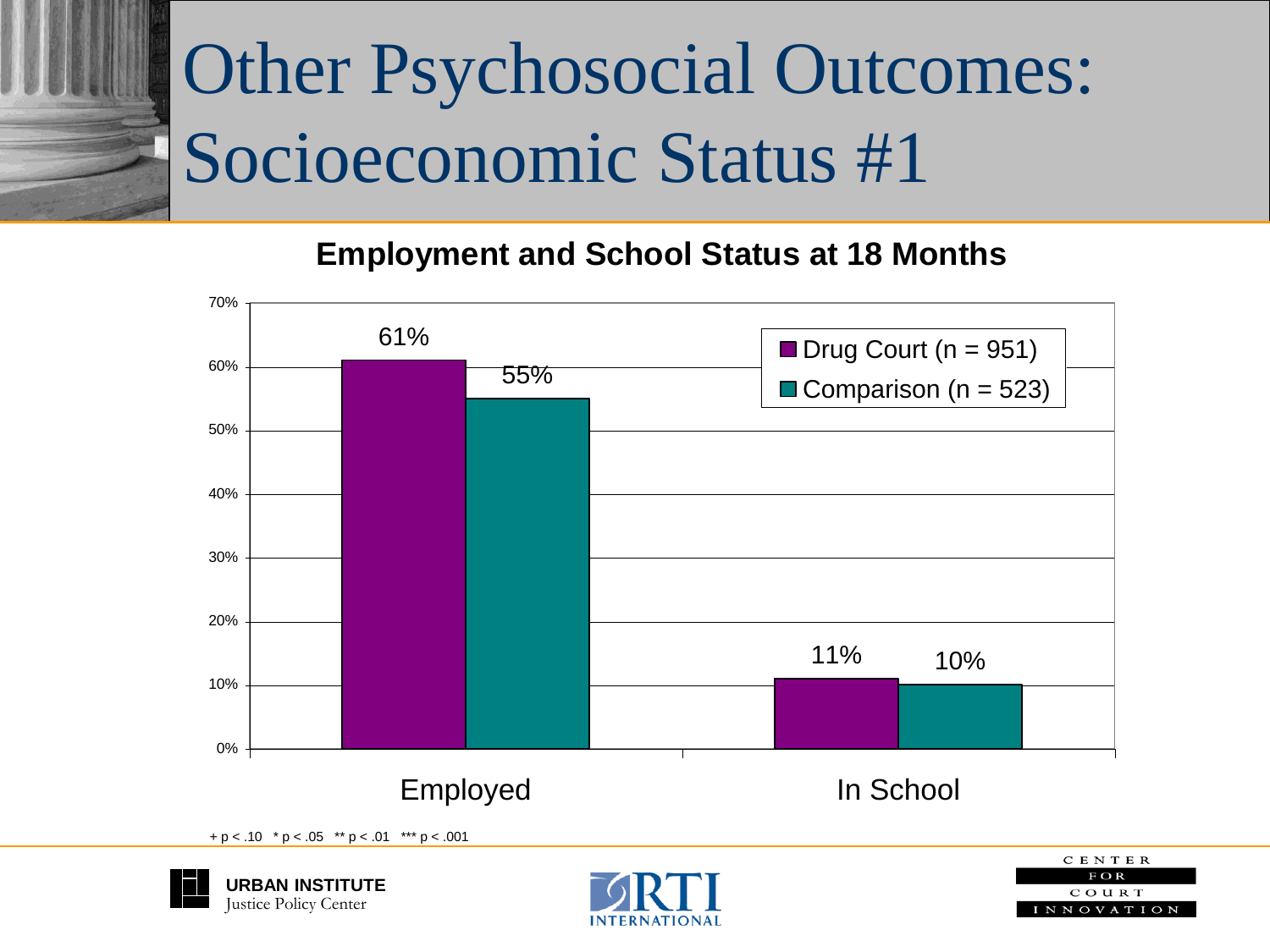## Other Psychosocial Outcomes: Socioeconomic Status #2

#### **Annual Income at 18 Months**







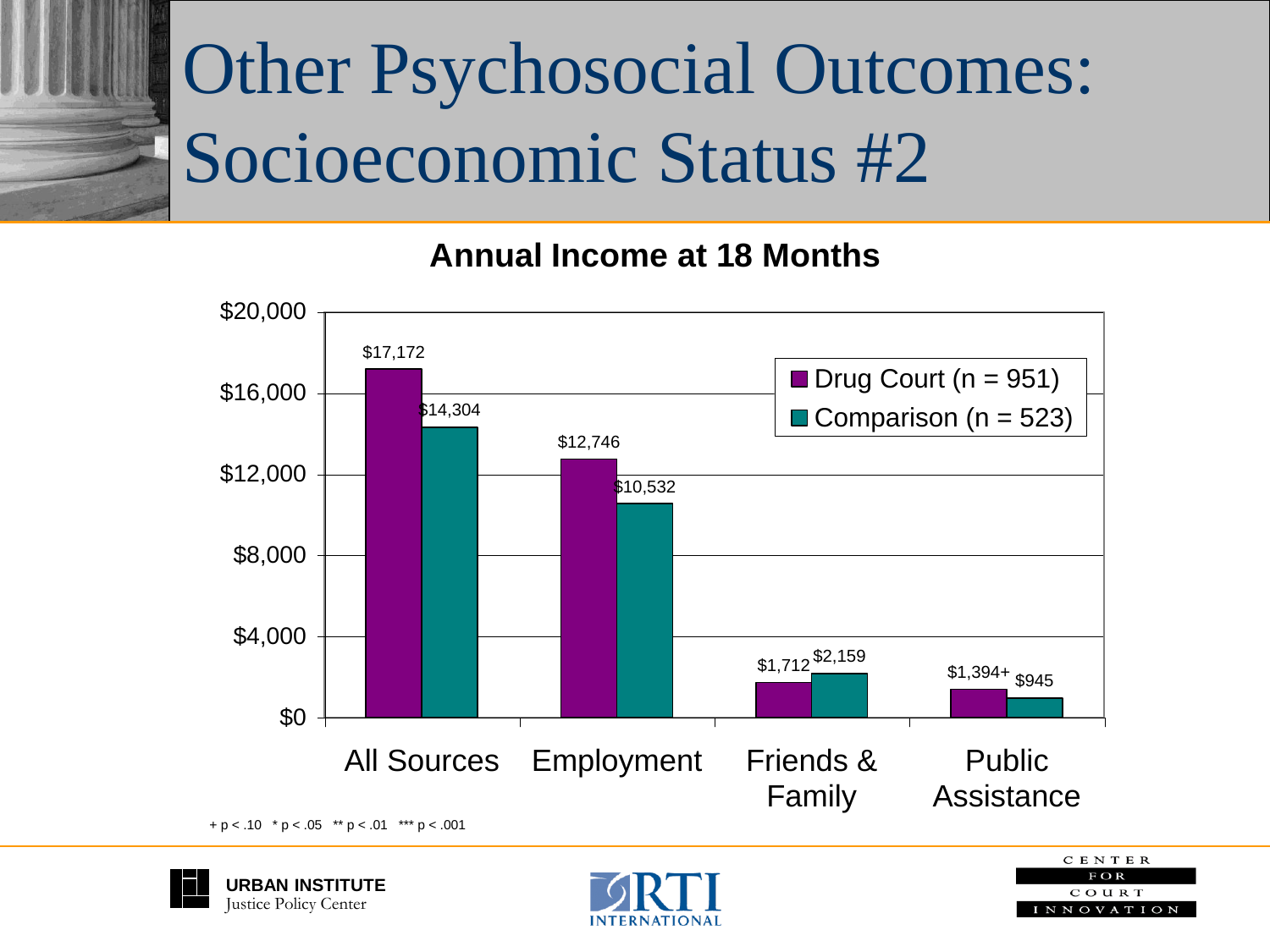## Other Psychosocial Outcomes: Mental Health

**Mental Health at 18 Months**



 $+p < .10$  \*  $p < .05$  \*\*  $p < .01$  \*\*\*  $p < .001$ 





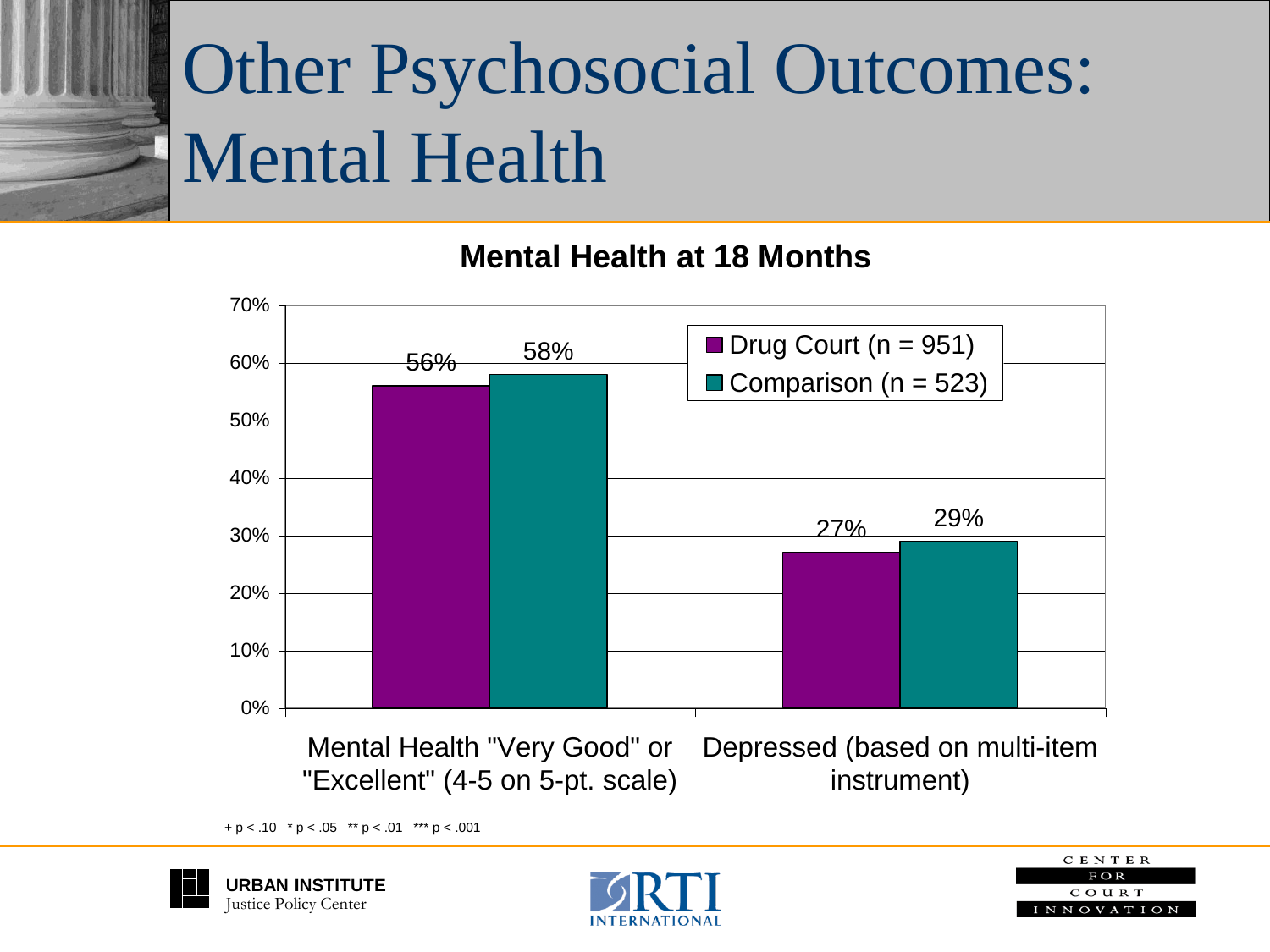# Other Psychosocial Outcomes: Family Support

**Family Relationships at 18 Months (1-5 Scales)**



 $+p < .10$  \*  $p < .05$  \*\*  $p < .01$  \*\*\*  $p < .001$ 





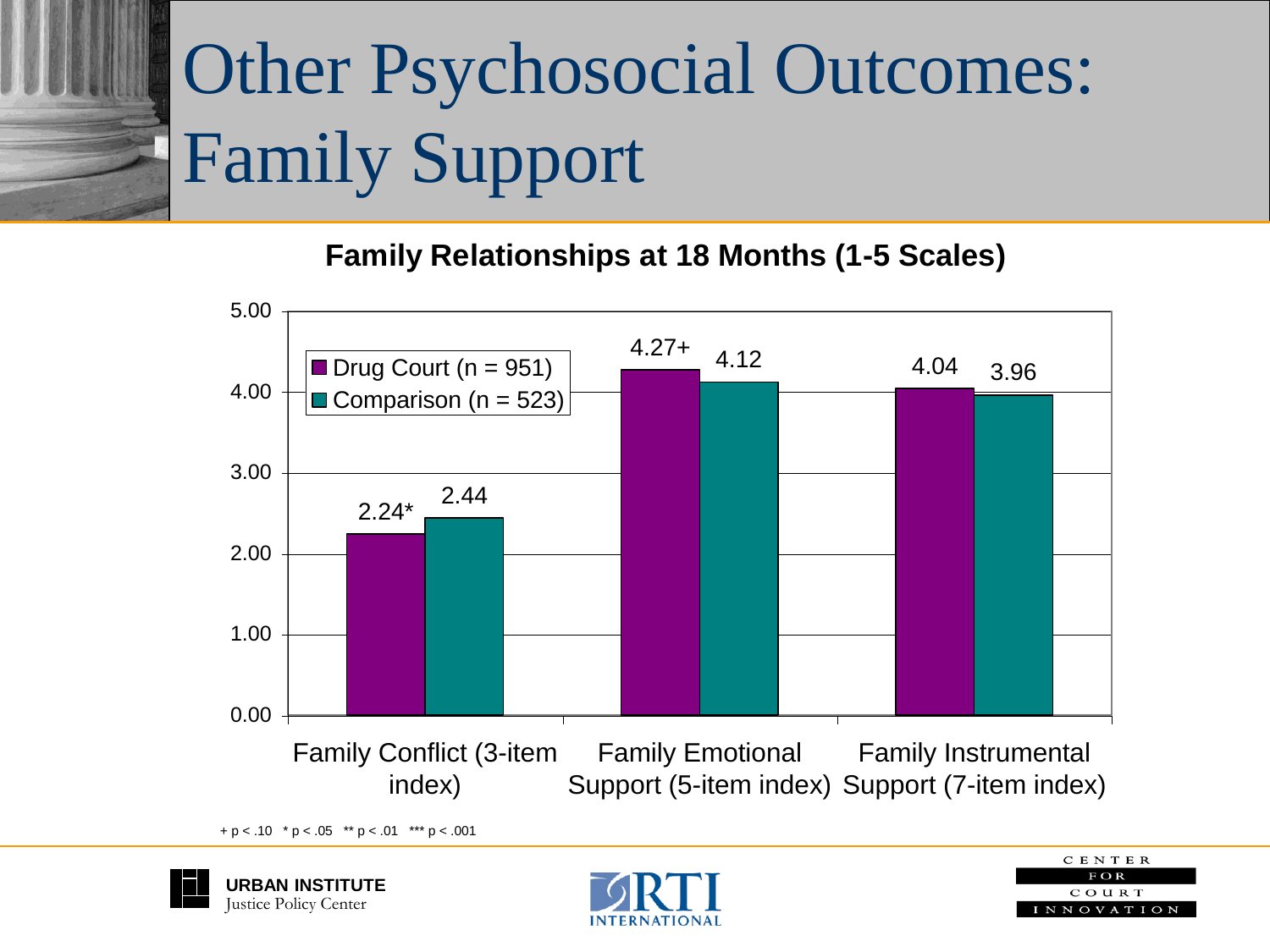### Other Psychosocial Outcomes: Homelessness

**Homelessness: Homeless at Any Time in Prior Year**



 $+ p < .10$  \*  $p < .05$  \*\*  $p < .01$  \*\*\*  $p < .001$